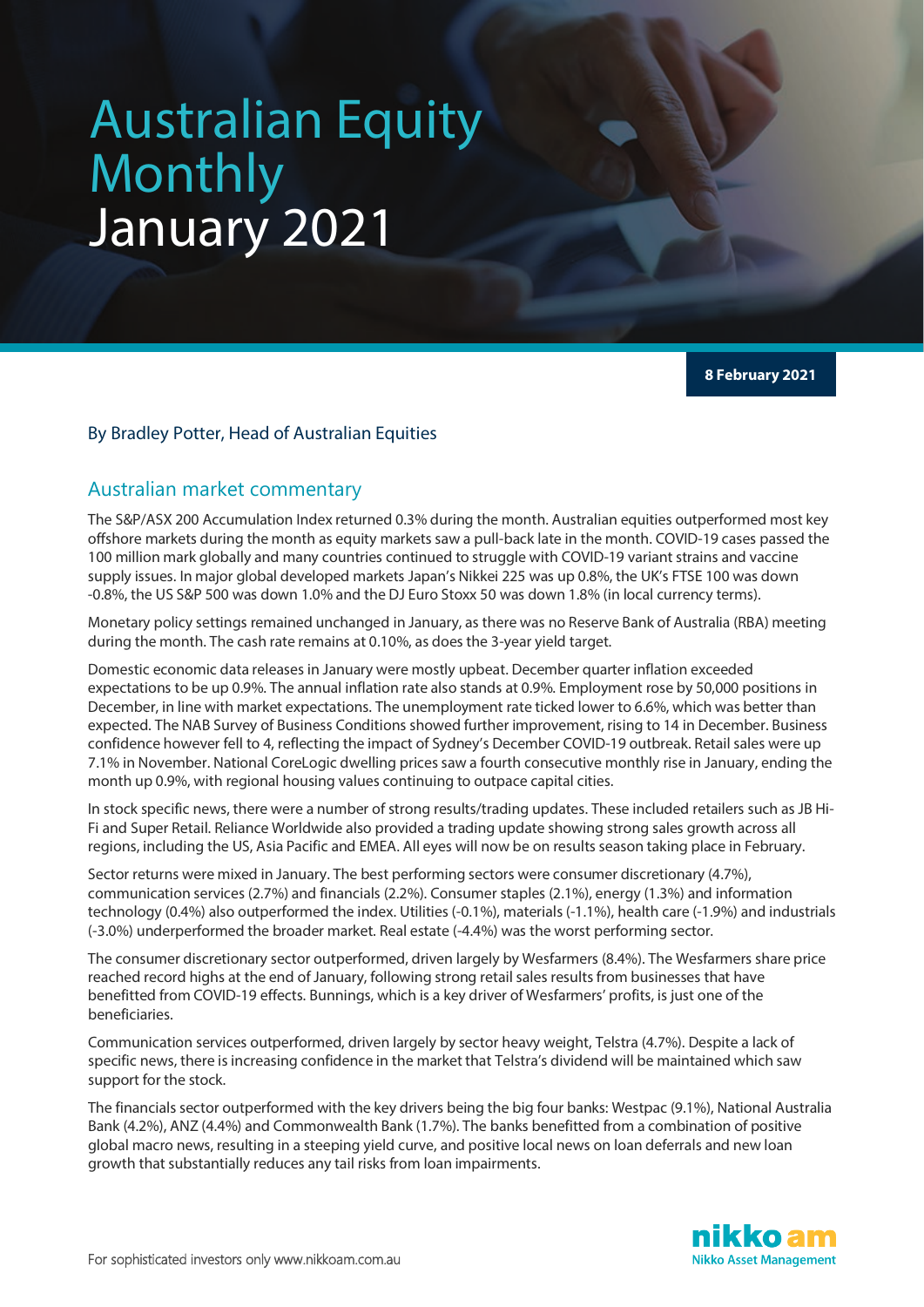The health care sector underperformed with the key driver of underperformance being CSL (-4.1%). CSL lagged the market as investors rotated in favour of more cyclical stocks as confidence in the economic outlook improved.

The industrials sector underperformed with the key detractors being Sydney Airport (-10.8%), Transurban (-3.1%) and Qantas (-7.2%). Rising bond yields negatively impacted infrastructure stocks and renewed state border closures hurt travel-related stocks.

Real estate was the worst performer, again due to rising bond yields. The key detractors included Goodman Group (-6.5%), Lendlease (-8.3%) and Mirvac (-9.8%).

# Australian market outlook

The ongoing global COVID-19 situation remains fluid with countries such as the US and UK experiencing record high COVID-19 fatalities, while many European countries are back in lockdown due to second and third waves. Vaccination has begun in a number of countries, but the sheer scale of task at hand means that the pathway back to normality will be long and bumpy.

Nevertheless, the prolonged period of elevated risks has reduced as uncertainties around COVID-19, the global trade war and US election —to name a few—are clearing up. We always believed that two conditions precedent were required for the value rotation to take hold; namely, clearing the US election and positive news on either a vaccine or therapeutic protocols. Both of which have now occurred with vaccinations underway and the US Electoral College confirming Joe Biden as President-elect in mid-December and his inauguration due on the 20th January.

The global business cycle continues to surprise on the upside with strong Purchasing Manager's Index (PMI) and Institute of Supply Management (ISM) data helped by the unprecedented and quick government interventions. The vaccine rollout will help start the long road of recovery out of the pandemic-induced economic shock.

Interest rates have essentially been anchored by central bank intervention globally while inflation expectations are showing a recovery from low levels. This setup has historically been positive for value as bond yields trickle up, resulting in a steepening of the yield curve.

M&A is likely to be part of the recovery process given the low interest rate environment, and cash position of private equity and corporates. The earnings yield to debt yield gap remains wide and thus corporates can buy earnings growth very cheaply with debt.

Despite the rotation and sharp rally in value in late 2020, it has still materially underperformed growth over the past 12 months and has a long way to reverse this underperformance. We have seen in the past that value typically outperforms for at least 12 months after a major trough in earnings.

The tough decade for value investors has created attractive investment opportunities that a well-disciplined value investor can harness. Our process is well positioned to take advantage of the opportunity set that requires a longterm investment horizon that looks through the current uncertainty, and a detailed bottom-up focus that identifies attractively priced companies that we believe are positioned to be rewarded in the economic recovery.

### **Contact us**

#### **Nikko AM Limited**

Level 26, One International Towers Sydney, 100 Barangaroo Avenue Barangaroo NSW 2000, Australia

GPO Box 3881, Sydney NSW 2001, Australia

Phone:  $+61(0)$  2 8072 6300 Fax:  $+ 61 (0) 280726304$ Email: enquiries.au@nikkoam.com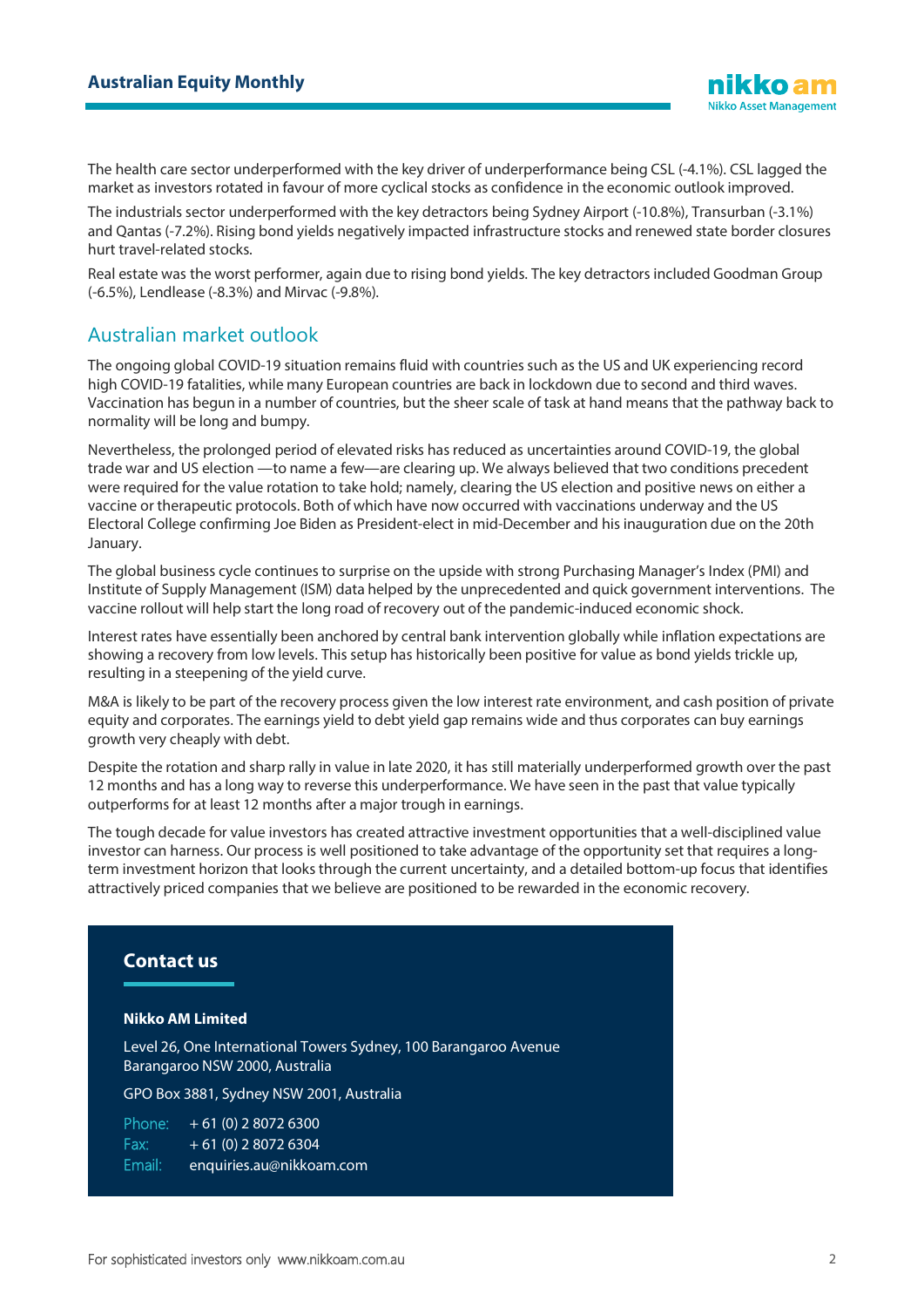Important information: This document is prepared by Nikko Asset Management Co., Ltd. and/or its affiliates (Nikko AM) and is for distribution only under such circumstances as may be permitted by applicable laws. This document does not constitute investment advice or a personal recommendation and it does not consider in any way the suitability or appropriateness of the subject matter for the individual circumstances of any recipient.

This document is for information purposes only and is not intended to be an offer, or a solicitation of an offer, to buy or sell any investments or participate in any trading strategy. Moreover, the information in this material will not affect Nikko AM's investment strategy in any way. The information and opinions in this document have been derived from or reached from sources believed in good faith to be reliable but have not been independently verified. Nikko AM makes no guarantee, representation or warranty, express or implied, and accepts no responsibility or liability for the accuracy or completeness of this document. No reliance should be placed on any assumptions, forecasts, projections, estimates or prospects contained within this document. This document should not be regarded by recipients as a substitute for the exercise of their own judgment. Opinions stated in this document may change without notice.

In any investment, past performance is neither an indication nor guarantee of future performance and a loss of capital may occur. Estimates of future performance are based on assumptions that may not be realised. Investors should be able to withstand the loss of any principal investment. The mention of individual stocks, sectors, regions or countries within this document does not imply a recommendation to buy or sell.

Nikko AM accepts no liability whatsoever for any loss or damage of any kind arising out of the use of all or any part of this document, provided that nothing herein excludes or restricts any liability of Nikko AM under applicable regulatory rules or requirements.

All information contained in this document is solely for the attention and use of the intended recipients. Any use beyond that intended by Nikko AM is strictly prohibited.

Japan: The information contained in this document pertaining specifically to the investment products is not directed at persons in Japan nor is it intended for distribution to persons in Japan. Registration Number: Director of the Kanto Local Finance Bureau (Financial Instruments firms) No. 368 Member Associations: The Investment Trusts Association, Japan/Japan Investment Advisers Association.

United Kingdom and rest of Europe: This document constitutes a financial promotion for the purposes of the Financial Services and Markets Act 2000 (as amended) (FSMA) and the rules of the Financial Conduct Authority (the FCA) in the United Kingdom (the FCA Rules).

This document is communicated by Nikko Asset Management Europe Ltd, which is authorised and regulated in the United Kingdom by the FCA (122084). It is directed only at (a) investment professionals falling within article 19 of the Financial Services and Markets Act 2000 (Financial Promotions) Order 2005, (as amended) (the Order) (b) certain high net worth entities within the meaning of article 49 of the Order and (c) persons to whom this document may otherwise lawfully be communicated (all such persons being referred to as relevant persons) and is only available to such persons and any investment activity to which it relates will only be engaged in with such persons.

United States: This document is for information purposes only and is not intended to be an offer, or a solicitation of an offer, to buy or sell any investments. This document should not be regarded as investment advice. This document may not be duplicated, quoted, discussed or otherwise shared without prior consent. Any offering or distribution of a Fund in the United States may only be conducted via a licensed and registered broker-dealer or a duly qualified entity. Nikko Asset Management Americas, Inc. is a United States Registered Investment Adviser.

Singapore: This document is for information only with no consideration given to the specific investment objective, financial situation and particular needs of any specific person. You should seek advice from a financial adviser before making any investment. In the event that you choose not to do so, you should consider whether the investment selected is suitable for you. This publication has not been reviewed by the Monetary Authority of Singapore. Nikko Asset Management Asia Limited is a regulated entity in Singapore.

Hong Kong: This document is for information only with no consideration given to the specific investment objective, financial situation and particular needs of any specific person. You should seek advice from a financial adviser before making any investment. In the event that you choose not to do so, you should consider whether the investment selected is suitable for you. The contents of this document have not been reviewed by the Securities and Futures Commission or any regulatory authority in Hong Kong. Nikko Asset Management Hong Kong Limited is a licensed corporation in Hong Kong.

Australia: Nikko AM Limited ABN 99 003 376 252 (Nikko AM Australia) is responsible for the distribution of this information in Australia. Nikko AM Australia holds Australian Financial Services Licence No. 237563 and is part of the Nikko AM Group. This material and any offer to provide financial services are for information purposes only. This material does not take into account the objectives, financial situation or needs of any individual and is not intended to constitute personal advice, nor can it be relied upon as such. This material is intended for, and can only be provided and made available to, persons who are regarded as Wholesale Clients for the purposes of section 761G of the Corporations Act 2001 (Cth) and must not be made available or passed on to persons who are regarded as Retail Clients for the purposes of this Act. If you are in any doubt about any of the contents, you should obtain independent professional advice.

New Zealand: Nikko Asset Management New Zealand Limited (Company No. 606057, FSP22562) is the licensed Investment Manager of Nikko AM NZ Investment Scheme, the Nikko AM NZ Wholesale Investment Scheme and the Nikko AM KiwiSaver Scheme.

This material is for the use of researchers, financial advisers and wholesale investors (in accordance with Schedule 1, Clause 3 of the Financial Markets Conduct Act 2013 in New Zealand). This material has been prepared without taking into account a potential investor's objectives, financial situation or needs and is not intended to constitute personal financial advice, and must not be relied on as such. Recipients of this material, who are not wholesale investors, or the named client, or their duly appointed agent, should consult an Authorised Financial Adviser and the relevant Product Disclosure Statement or Fund Fact Sheet (available on our website: www.nikkoam.co.nz).